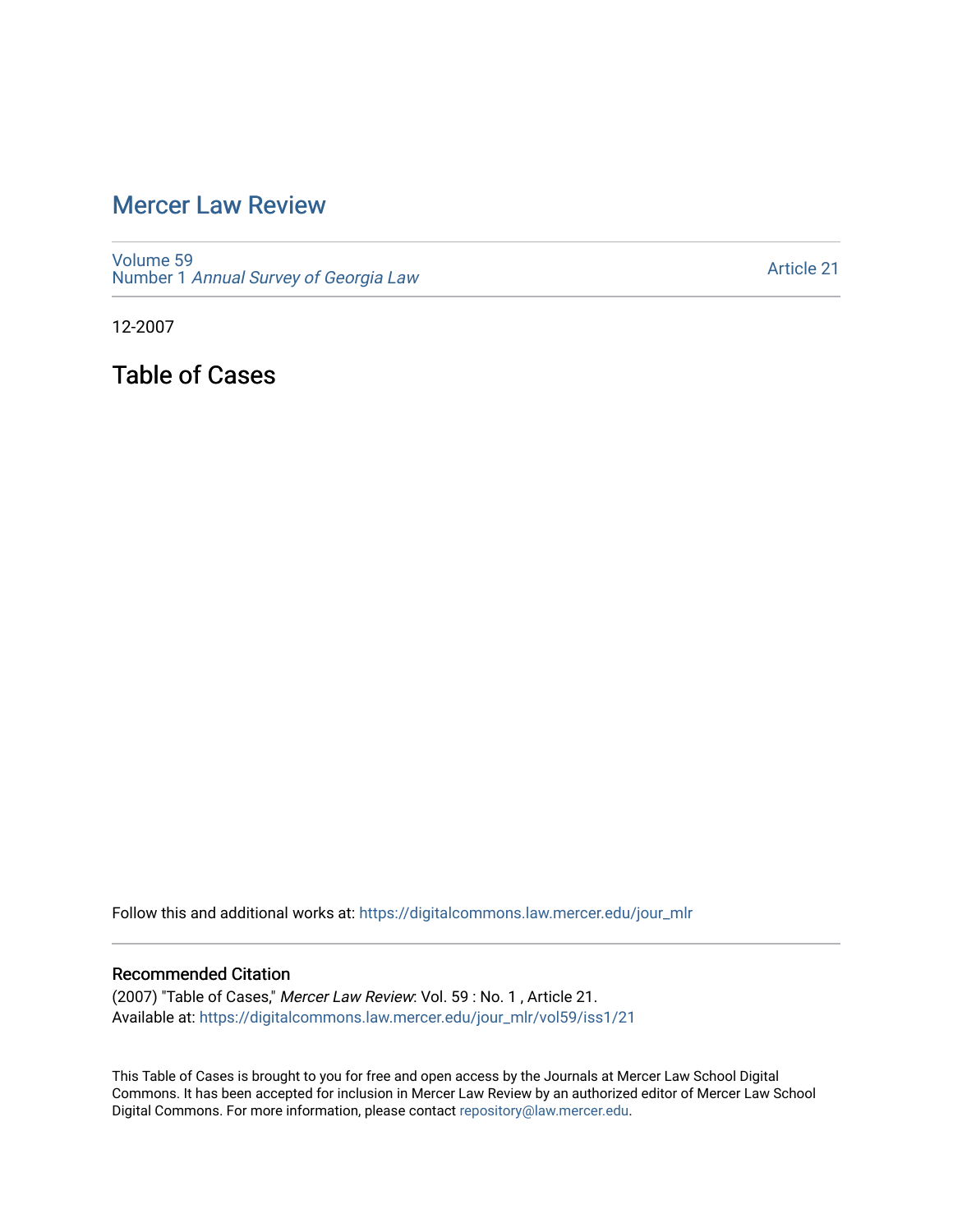## **Table of Cases**

- A A OK, Ltd. v. City of Atlanta, 294
- Abramson v. Williams, 435
- Abrohams v. Atlantic Mutual Insurance Agency, 196, 204, 221, 426
- Adams v. State, 113, 167
- Adams v. West Coast Life Insurance Co., 225
- Adkins v. State, 162
- Aldworth Co. v. England, 32, 445
- All Business Corp. v. Choi, 269
- All Tech Co. v. Laimer Unicon, LLC, 439
- Allen v. Wright, 196, 223, 413, 432
- Allen v. Yost, 289
- American Casualty Co. v. MAG Mutual Insurance Co., 221
- American General Financial Services v. Vereen, 27
- American General Life & Accident Insurance Co. v. Ward, 227
- Amin v. Guruom, Inc., 387
- Amstead v. McFarland, 278
- Anderson v. Svard, 155
- Andrews v. Rentz, 452
- Arnold v. State Highway Department, 499
- Athens Newspapers, LLC v. Unified Government of Athens-Clarke County, 309
- Atlanta Taxicab Co. Owners Ass'n v. City of Atlanta, 291, 298, 437
- Auto-Owners Insurance Co. v. Robinson, 201
- B&B Quick Lube, Inc. v. G&K Services Co., 429
- Baily v. State, 123
- Bajjani v. Gwinnett County School District, 320
- Baker v. American Heritage Life Insurance Co, 230
- Baker v. Sweat, 448, 449
- Balkcom v. USAA Casualty Insurance Co., 219
- Bannister v. Honeywell International, Inc., 440
- Barnes v. City of Atlanta, 295
- Bayer Corp. v. Lassiter, 481
- BBC Land & Development, Inc. v. Butts County, 324, 529
- BBL-McCarthy, **LLC** v. Baldwin Paving Co., 199
- Becks v. Pierce, 402
- Bellemeade, LLC v. Stoker, 406
- Benefit Support, Inc. v. Hall County, 303, 534
- Berman v. Rubin, 262
- Best Tobacco, Inc. v. Department of Revenue, 23
- Bishop's Property & Investments, LLC v. Protective Life Insurance Co., 230
- BKJB Partnership v. Moseman, 438
- Black v. Floyd, 372
- Black v. State, 92
- Blackstone v. Blackstone, 447
- Bland Farms, LLC v. Georgia Department of Agriculture, 15
- Bonner Roofing & Sheet Metal Co. v. Karsman, 266, 267
- Bonner v. City of Pritchard, 231
- Brack v. Brownlee, 525
- Brewer v. Royal Insurance Co. of America, 479
- Briggs v. State, 89
- Brodie v. Champion, 289
- Brooks v. State, 190
- Brookview Holdings v. Saurez, 439
- Brown v. Penland Construction Co., 60
- Brown v. State Farm Mutual Automobile Insurance Co., 210
- Bryan County v. Yates Paving & Grading Co., 438
- Bryan County v. Yates Paving & Grading Co. ("Yates **II"), 78**
- Bryan v. Norton, 452
- Burke v. General Motors Corp., **350**
- Burns International Security Services Corp. v. Johnson, 467
- Burns v. Leap, 404
- Burns v. State, 104, **282**
- Butler v. Gary, Williams, Parenti, Finney, Lewis, McManus, Watson **&** Sperando, P.L., **268**
- Caldwell v. Howard Industries, Inc., **351** Callaway v. Miller, 406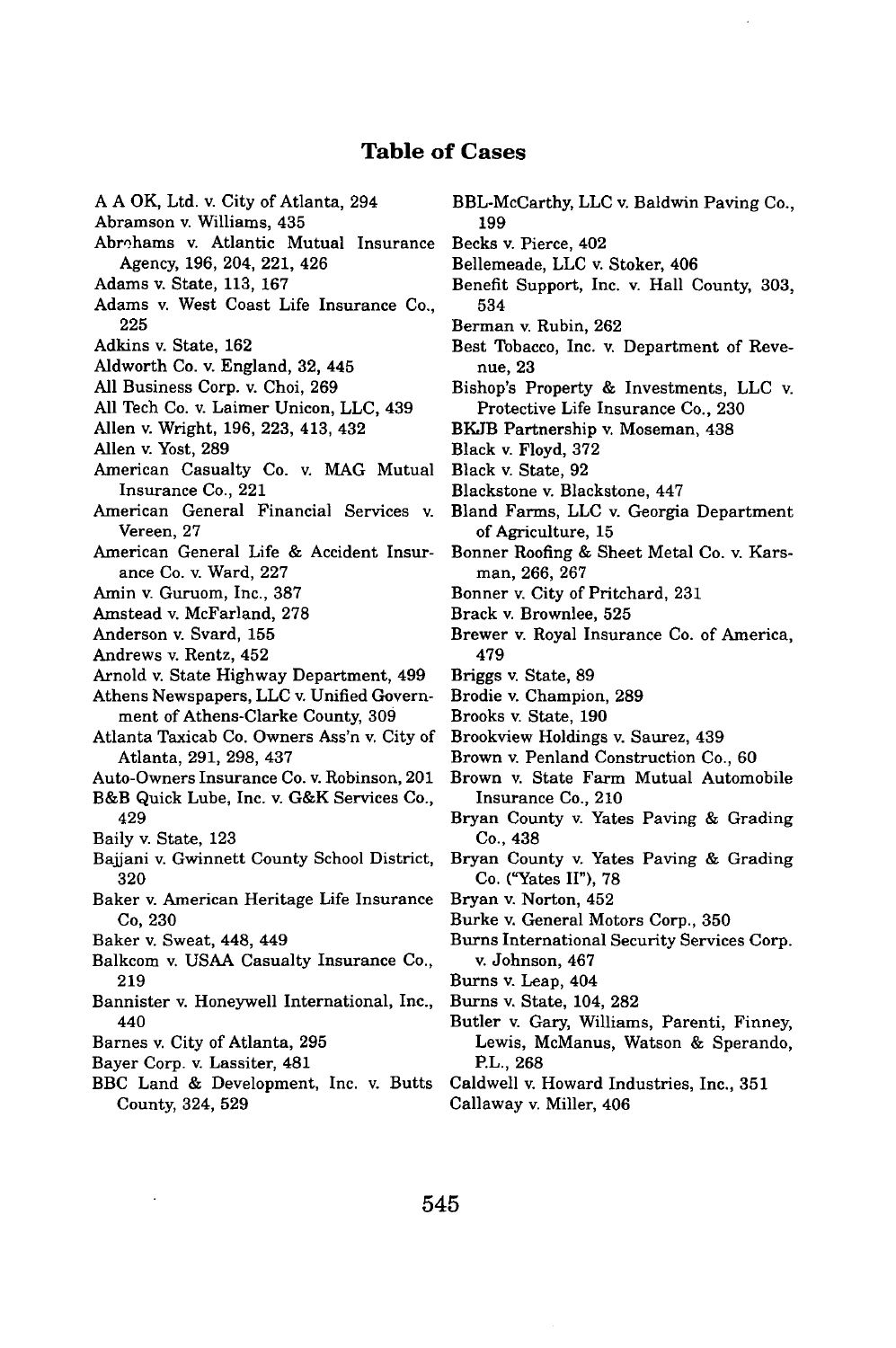$\overline{f}$ 

- Canas v. Al-Jabi, 435
- Caremore, Inc. v. Hollis, 470
- Carlson v. State, 173
- Carroll v. City of Carrollton, 297
- Cartersville Ready Mix Co. v. Hamby, 473
- Caswell, Inc. v. Spencer, 483
- Ceasar v. Shelton Land Co., 385, 517
- Chatham Orthopaedic Surgery Center, LLC v. White, 267
- Cheatwood v. State, 174
- Chesser v. Chesser, 454
- City of Atlanta v. Broadnax, 513
- City of Atlanta v. Jones, 539
- City of Cairo v. Hightower Consulting Engineers, Inc., 290
- City of Roswell v. Fellowship Christian School, Inc., 13, 299, 531
- City of Stockbridge v. Meeks, 377, 500
- Cleveland Campers, Inc. v. McCormack, 260
- Clive v. Gregory, 316
- Cobb County v. Georgia Transmission Corp., 496
- Coffey v. Fayette County ("Coffey I"), 540
- Coffey v. Fayette County ("Coffey II"), 539
- Coleman v. Housing Authority of Americus, 413
- Columbus Intermediate Care Home, Inc. v. Johnston, 475
- Cook v. Cook, 142
- Cordell v. Pacific Indemnity, 220
- Coregis Insurance Co. v. Nelson, 214
- Cotten v. Phillips, 175, 350, 435
- Cotton States Mutual Insurance Co. v. Brightman, 214
- Cotton States Mutual Insurance Co. v. Kinzalow, 244
- Cox v. Academy of Lithonia, Inc., 16, 22
- CPD Plastering, Inc. v. Miller, 238
- Crawford v. Great American Cash Advance, Inc., 437
- Crawford v. Washington, 110, 125, 181
- Crisp Regional Hospital, Inc. v. Sanders, 223
- Crowder v. Crowder, 149
- Cuzzort v. State, 170
- Cypress Insurance Co. v. Duncan, 476
- DaimlerChrysler Corp. v. Ferrante, 347, 424
- DaimlerChrysler Financial Services Americas, LLC v. Nathan Mobley Chrysler, Dodge, Jeep, Inc., 42
- Daley v. Clark, 319
- Dalrymple v. Protective Life Insurance Co., 226
- Dalton Paving & Construction, Inc. v. South Green Construction of Georgia, Inc., 80
- Dan J. Sheehan Co. v. McCrory Construction Co., 82
- Daubert v. Merrell Dow Pharmaceuticals, Inc., 157, 172
- Davenport v. Cummins Alabama, Inc., 332
- Davis v. Lugenbeel, 440
- Decatur County v. Bainbridge Post Searchlight, Inc., 5, 308
- Dees v. Logan, 163, 205
- Dempsey v. Board of Regents, 9
- Department of Community Health v. Pruitt Corp., 11
- Department of Transportation v. Peach Hill Properties, Inc., 14, 23
- Dickson v. State, 110
- Dorsey v. Department of Transportation, 498
- Douglas Asphalt Co. v. E.R. Snell Contractor, Inc., 535
- Dozier Crane & Machinery, Inc. v. Gibson, 335
- Dry Storage Corp. v. Piscopo, 482
- Duggan v. Leslie, 300
- Dukes v. Board of Trustees, 286
- EarthResources, LLC v. Morgan County, 307, 325, 445, 529
- Edwards v. State, 127
- EHCA Cartersville, LLC v. Turner, 431
- Ellis v. Fuller, 47
- Emory University v. Porubiansky, 68
- Erie Indemnity Co. v. Acuity, 203
- Fallin v. Merritt Maintenance & Welding, Inc., 473
- Farrar v. Georgia Board of Examiners of Psychologists, 10
- Ferqueron v. State Farm Mutual Automobile Insurance Co., 207
- Fleming v. State, 114
- Flexible Products Co. v. Ervast, **36,** 443
- Folsom v. Kawasaki Motors Corp. U.S.A., 336, 352, 366
- Forest City Gun Club v. Chatham County, 25
- Forsyth County v. Georgia Transmission Corp., 305, 494
- Fort Gratiot Sanitary Landfill v. Michigan Department of Natural Resources, 542 Foster v. State, 100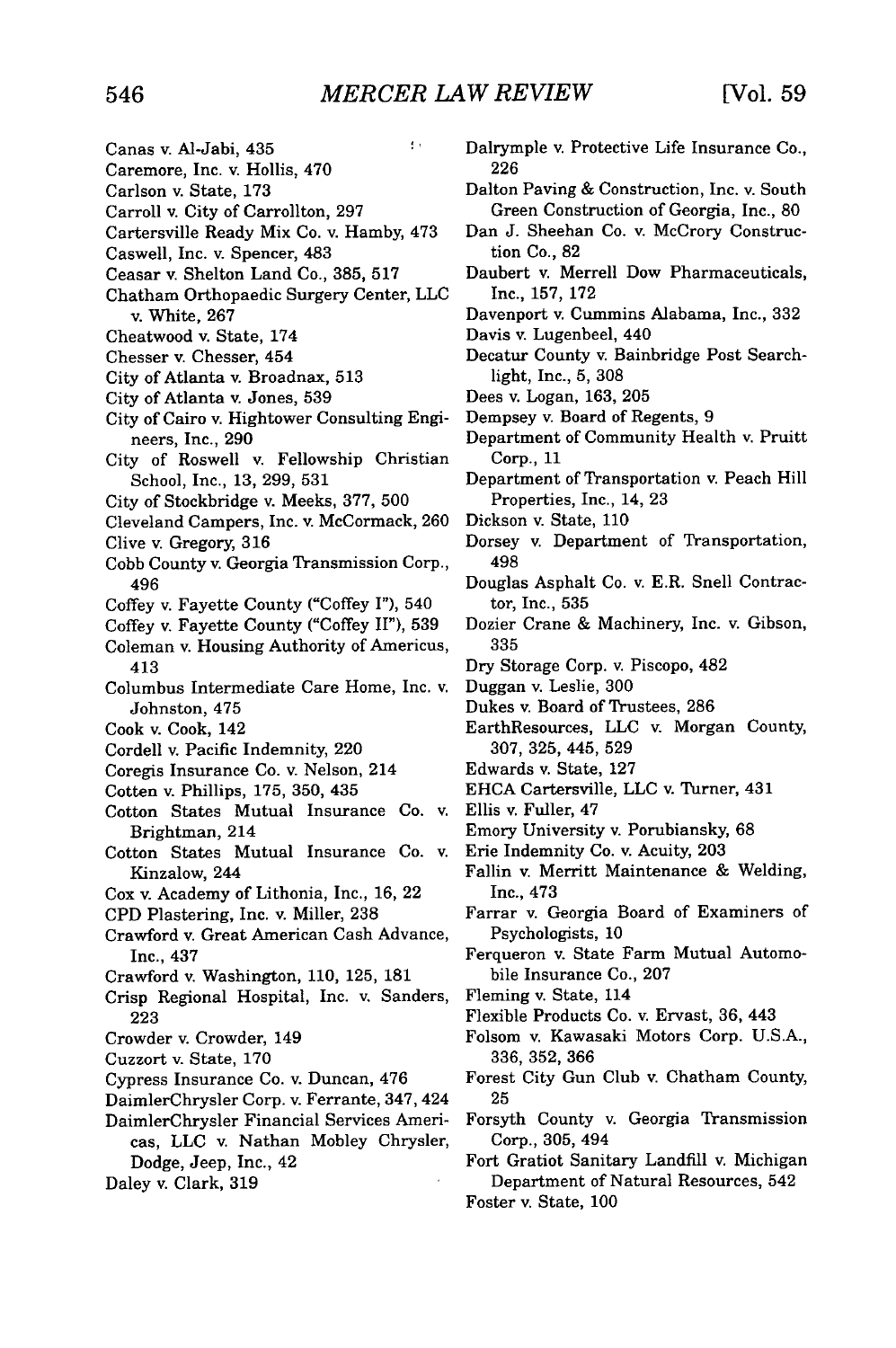- Fowler v. Atlanta Napp Deady, Inc., 441 Freeman v. Barnes, 315, 466 Fulton County v. City of Atlanta, 291, 542 Fulton County v. Perdue, 305 Gassaway v. Precon Corp., 470 Gatt v. Continental Casualty Co., 228 GEICO v. Dickey, 216 Gelfand v. Gelfand, 21 Georgia Department of Agriculture v. Griffin Industries, 537 Georgia Department of Transportation v. Strickland, 296 Georgia Farm Bureau Mutual Insurance Co. v. Pawlowski, 218 Georgia Forestry Commission v. Canady, 439 Georgia Northeastern Railroad, Inc. v. Lusk, 514 Gibbons v. State, 170 Gibson v. State, 274 Gillespie v. State, 115 Gladowski v. Department of Family & Children Services, 8 Glass v. State, 102 Global Diagnostic Development, LLC v. Diagnostic Imaging of Atlanta, 44 Golden v. Vickery, 71 Goldstein v. State, 274 Goobich v. Waters, 41 Goshawk Dedicated Ltd. v. Portsmouth Settlement Co. I, 438 Goswick v. Murray County Board of Education, 302, 465 Gowins v. Gary, 151 Graivier v. Dreger & McClelland, 261, 263, 265 Grant v. Alabama Gold Life Insurance Co., 226 Green v. Board of Directors of Park Cliff Unit Owners Ass'n, 541 Green v. Eastland Homes, Inc., 509 Greenwald v. Kersh, 510 Greer v. The Provident Bank, Inc., 388 Greer v. Thompson, 272 Gregorakos v. Wells Fargo National Ass'n, 386 Gresham v. Edwards, 112 Griffin Bros. v. Town of Alto, 58, 293 Grinold v. Farist, 516 Grinstead v. State, 174 Gwinnett County v. Howington, 375, 505
	- H.D. McCondichie Properties v. Georgia Department of Transportation, 164, 504
	- Hadden v. ARE Properties, LLC, 179
	- Halligan v. Broun, 419
	- Hamilton v. Renewed Hope, Inc. ("Hamilton I"), 393
	- Hamilton v. Renewed Hope, Inc. ("Hamilton II"), 393
	- Hammack v. Hammack, 139
	- Hammontree v. State, 192
	- Hamrick v. American Casualty Co., 217
	- Harden v. Clarke County Board of Education, 309
	- Harper v. Harper, 452
	- Harper v. State, 173
	- Harrell v. Federal National Payables, Inc., 31
	- Harvey v. Hightower, 523
	- Hattaway v. Conner, 220
	- Hayes v. Lakeside Village Owners Ass'n, 527
	- Head v. DeKalb County, 532
	- Hicks v. McGee, 322
	- Hilb, Rogal & Hamilton Co. of Atlanta v. Holley, 40, 250
	- Hill v. Clayton County Board of Commissioners, 301
	- Hill v. State, 277
	- Hillis v. Equifax Consumer Services, Inc., 48
	- Hines v. State, 188
	- Hinton v. State, 166
	- Hohman v. State Farm Fire & Casualty Automobile Insurance Co., 209
	- Holder Construction Group, LLC v. Georgia Tech Facilities, Inc., 61
	- Hollberg v. Spalding County, 3, 323, 532
	- Holton v. State, 186
	- Hopkins v. Cockrell, 100
	- Hoque v. Empire Fire & Marine Insurance Co., 216
	- Housing Authority of Macon v. Younis, 503
	- Howard v. State, 9
	- Howe & Associates v. Daniels, 278
	- Howell v. Shumans, 433
	- Howington v. Howington, 140
	- Hudson v. Swain, 420
	- Hulsey v. Travelers Indemnity Co. of America, 428
	- Hunting Aircraft, Inc. v. Peachtree City Airport Authority, 525
	- Impreglon, Inc. v. Newco Enterprises, Inc., 39, 246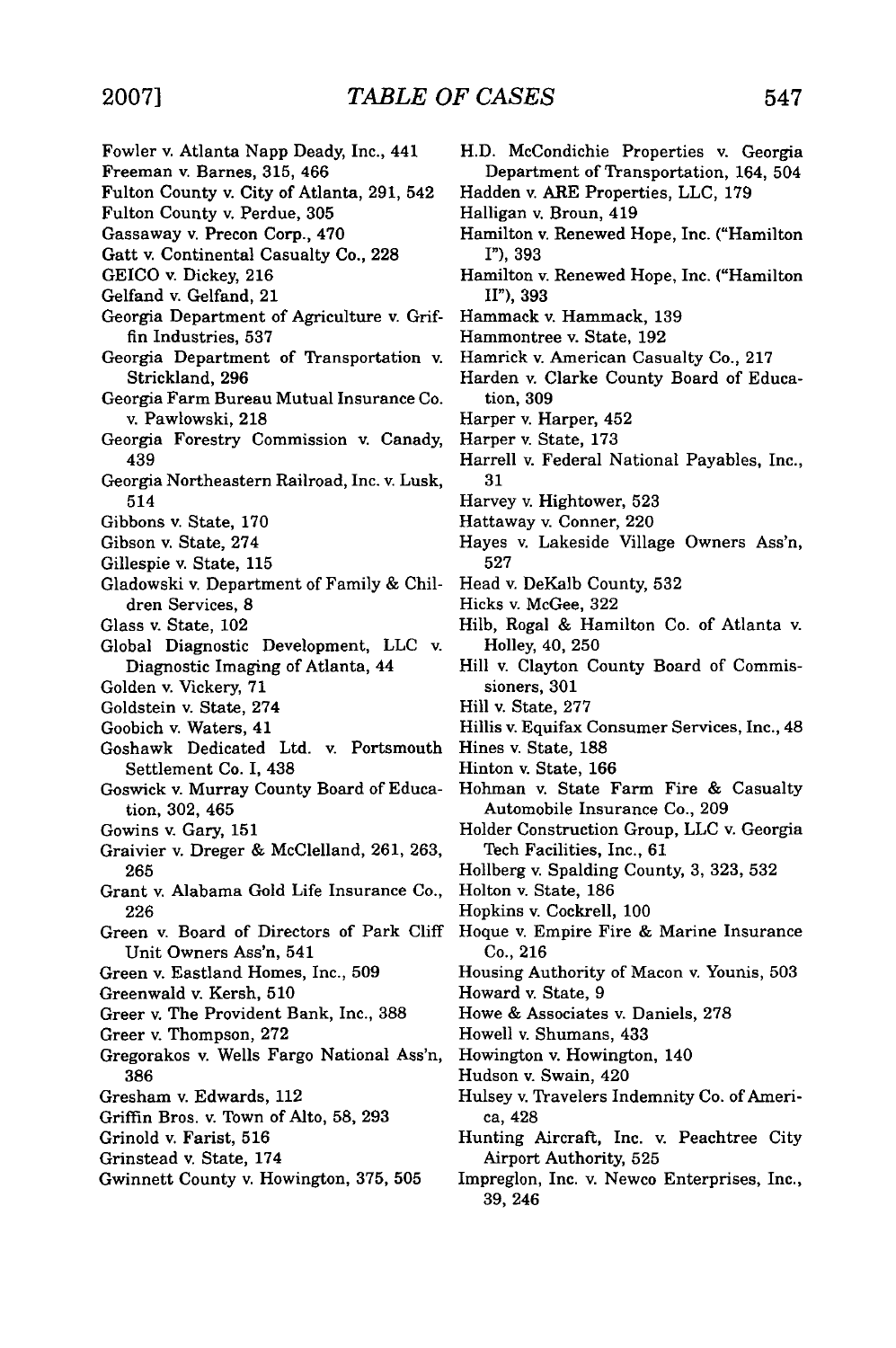King v. Brown, 454

*In re* Adkins, 258 *In re* B.W., 188 *In re* Baska, 281 *In re* Davis, 258 *In re* Elkins, 257 *In re* Garfinkel, 256 *In re* Gbaja, 255 *In re* Geary, 257 *In re* Goldberg, 259 *In re* Hamilton, 256 *In re* Harris, 258 *In re* J.L.B., 24 *In re* Jefferson, 279 *In re* Johnson, 254 *In re* Lenn, 255 *In re* Little, 280 *In re* Mitchell, 256 *In re* Moody, 255 *In re* Ranalli, 257 *In re* S.S., 189 *In re* Serpentfoot, 446 *In re* Syrop, 258 *In re* Taylor, 259 *In re* Walker, 255 *In re* Wright, 258 Insight Technology, Inc. v. FreightCheck, LLC, 37, 251 J. Kinson Cook of Georgia, Inc. v. Heery/- Mitchell, 30 J.M.I.C. Life Insurance Co. v. Toole, 229, 437 Jacks v. City of Atlanta, 76 Jacob v. Koslow, 150 Johnson v. Fayette County, 306 Johnson v. Ford Motor Co., 338, 362, 425 Johnson v. State, 275 Johnston v. Johnston, 152 Johnstone v. Thompson, 313 Jones v. Jones, 148 Jones v. Smith, 142 Jones v. State Farm Mutual Automobile Insurance Co., 222 Jordan v. City of Atlanta, 17 Kaiser v. State, 106 Kell v. State, 164 Kellett v. Kumar, 161 Kelley v. Lymon, 429 Kelly v. Dawson County, 29 Kelo v. City of New London, 500 Kentucky Ass'n of Health Plans v. Miller, 443 Kimbrell v. State, 182

Kitchens v. Brusman, 49 Knott v. Evans, 516 Korner v. Education Management Corp., 472 Labovitz v. Hopkinson, 434 Lake v. Young Harris Alumni Foundation, Inc., 225 Lanier at McEver L.P. v. Planners & Engineers Collaborative, Inc., 67 Lillard v. Owens, 454 Lindsey v. State, 96 Little v. State, 184 Live Oak Consulting, Inc. v. Department of Community Health, 7 Lockhart v. Marine Manufacturing Corp., 411 Lott v. Ridley, 187 Lowe's Home Centers, Inc. v. Garrison Ridge Shopping Center Marietta, GA, L.P., 524 Luca v. State Farm Mutual Automobile Insurance Co., 210 Luke v. Luke, 143 Mann v. State, 173 Marathon Investment Corp. v. Spinkston, 394 Massey v. Butts County, 2 Mateen v. Dicus, 26, 444 Mathis v. Mathis, 149 Matthews v. Crowder, **373** Mayo v. City of Stockbridge, 378, 506 Mayor of Savannah v. Stevens, 489 Mays v. Ellis, 350 McAfee v. ETS Payphones, Inc., 400 McArthur Electric, Inc. v. Cobb County School District, 75 McCormick v. Jeffers, 450 McCoy v. McCoy, 140 McCroskey v. State, 277 McCurdy v. Ford Motor Co., 352, 358 McDowell v. Brown, 177 MCG Health, Inc. v. Barton, 176 McGowan v. Progressive Preferred Insurance Co., 196, 211, 436 McKinney v. Regents of the University System of Georgia, 69 McMurray v. Housworth, 380 McWilliams v. State, 160 Meeks v. State, 170 Menzies v. Hall, 508, 510 Merry v. Williams, 288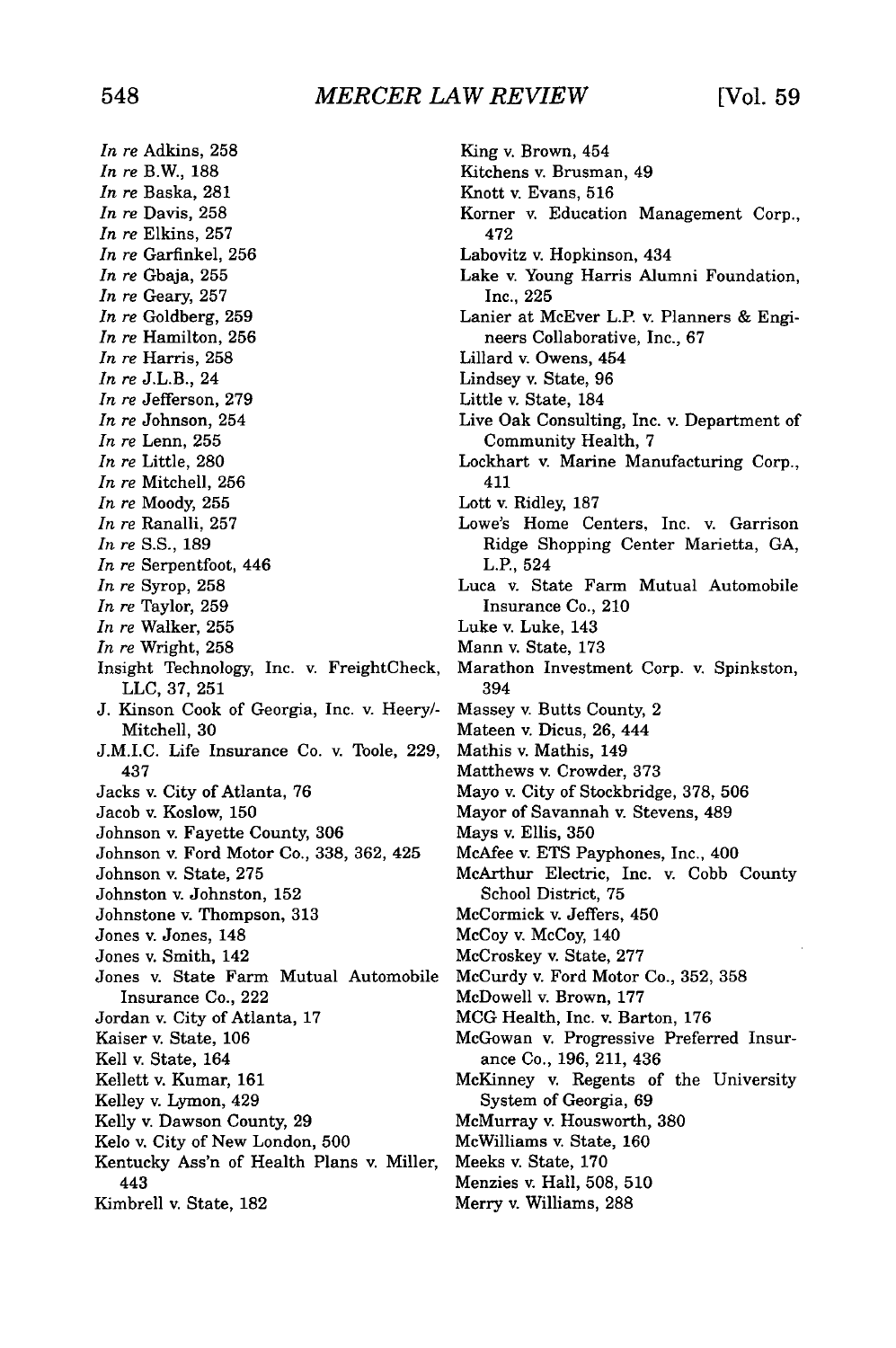$\bar{\gamma}$ 

| Metropolitan Atlanta Rapid Transit Author-<br>ity v. Mosley, 409 | Pillsbury Co. v. West Carrollton Parchment<br>Co., 339 |
|------------------------------------------------------------------|--------------------------------------------------------|
| Metropolitan Atlanta Rapid Transit Author-                       | Pitts v. State, 182                                    |
| ity v. Reid, 465                                                 | Pope v. McWilliams, 452                                |
| Milk v. Total Pay & HR Solutions, Inc., 44                       | Portilla v. State, 276                                 |
| Mitchell v. Interbay Funding, LLC, 389                           | Powell Co. v. McGarey Group, LLC, 240                  |
| Mitchell v. State, 181                                           | Putnal v. Guardian Life Insurance Co. of               |
| Morgan v. Johns, 455                                             | America, 229                                           |
| Mosely v. Sentence Review Panel, 24                              | Putnam County v. Adams, 281, 301                       |
| Moses v. King, 144                                               | Putzel Electric Contractors v. Jones, 478              |
| Mosteller Mill, Ltd. v. Georgia Power Co.,                       | Rabun County v. Georgia Transmission                   |
| 498                                                              | Corp., 496                                             |
| Mulligan v. Security Bank of Bibb County,                        | Rabun County v. Mountain Creek Estates,                |
| 313                                                              | LLC, 311                                               |
| Mundell v. Chatham County Board of Tax                           | Ray Bell Construction Co. v. King, 63, 488             |
| Assessors, 391                                                   | Read v. Georgia Power Co., 382, 519                    |
| MVP Investment Co. v. North Fulton Ex-                           | Reece v. Turner, 6                                     |
| press Oil, LLC, 518                                              | Reid v. BMW of North America, 354                      |
| Nationwide Mortgage Services, Inc. v. Troy                       | Reid v. Georgia Building Authority, 484                |
| Langley Construction Co., 45                                     | Reliance Electric Co. v. Brightwell, 468               |
| Navajo Construction, Inc. v. Brigham, 518                        | Remediation Resources, Inc. v. Balding, 242            |
| Nelson v. State, 180                                             | Remmer v. United States, 272                           |
| Nguyen v. Allstate Insurance Co., 219                            | Rice v. State, 124                                     |
| Nguyen v. Manley, 526                                            | Rieffel v. Rieffel, 141, 155                           |
| Norris v. Norris, 153                                            | Riggins v. Phoenix Life Insurance Co., 225,            |
| Northbrook Property & Casualty Insurance                         | 226                                                    |
| Co. v. Merchant, 207                                             | Rite-Aid Corp. v. Davis, 485                           |
| Northlake Medical Center, LLC v. Queen,                          | Riverview Condominium Ass'n v. Ocwen                   |
| 222, 414, 432                                                    | Federal Bank, FSB, 390                                 |
| Norton v. Cobb, 317                                              | Robinson v. Williams, 374                              |
| Norton v. Holcomb, 521                                           | Rodriguez v. State, 180                                |
| Odum v. State, 105, 283                                          | Rogers v. City of Atlanta, 513                         |
| Ohio v. Roberts, 181                                             | Rogers v. Hurt, Richardson, Garner, Todd &             |
| Option One Mortgage Corp. v. Allstate                            | Cadenhead, 262                                         |
| Insurance Co., 219                                               | Rome Industries, Inc. v. Jonsson, 38                   |
| Orr v. Georgia Transmission Corp., 376                           | Roquemore v. Burgess, 153                              |
| Orr v. Georgia Transmission Corp. ("Orr I"),                     | Rountree v. Washington National Insurance              |
| 497<br>Orr v. Georgia Transmission Corp. ("Orr                   | Co., 224<br>Rouse v. Arrington, 445                    |
| $II$ "), 497                                                     | Royal Indemnity Co. v. Georgia Insurers                |
| Orr v. State, 110, 183                                           | Insolvency Pool, 468                                   |
| Pafford v. Biomet, 361                                           | Russell Morgan Landscape Management v.                 |
| Page v. Baylard, 152                                             | Velez-Ochoa, 469                                       |
| Patton v. United States, 102                                     | Ryder Integrated Logistics, Inc. v. BellSouth          |
| Paul v. Smith, Gambrell & Russell, 264, 265                      | Telecommunications, Inc., 195                          |
| Pearson v. Tippmann Pneumatics, Inc., 28,                        | Ryder Integrated Logistics, Inc. v. BellSouth          |
| 342, 444                                                         | Telecommunications, Inc. ("Ryder I"), 197              |
| Perdue v. Athens Technical College, 9, 436                       | Ryder Integrated Logistics, Inc. v. BellSouth          |
| Phillips v. Hanse, 320                                           | Telecommunications, Inc. ("Ryder II"),                 |
| Piedmont Healthcare, Inc. v. Georgia De-                         | 197                                                    |
| partment of Human Resources, 10                                  | Sanders v. State, 131                                  |
| Pierce v. Wise, 381, 520                                         |                                                        |
|                                                                  |                                                        |
|                                                                  |                                                        |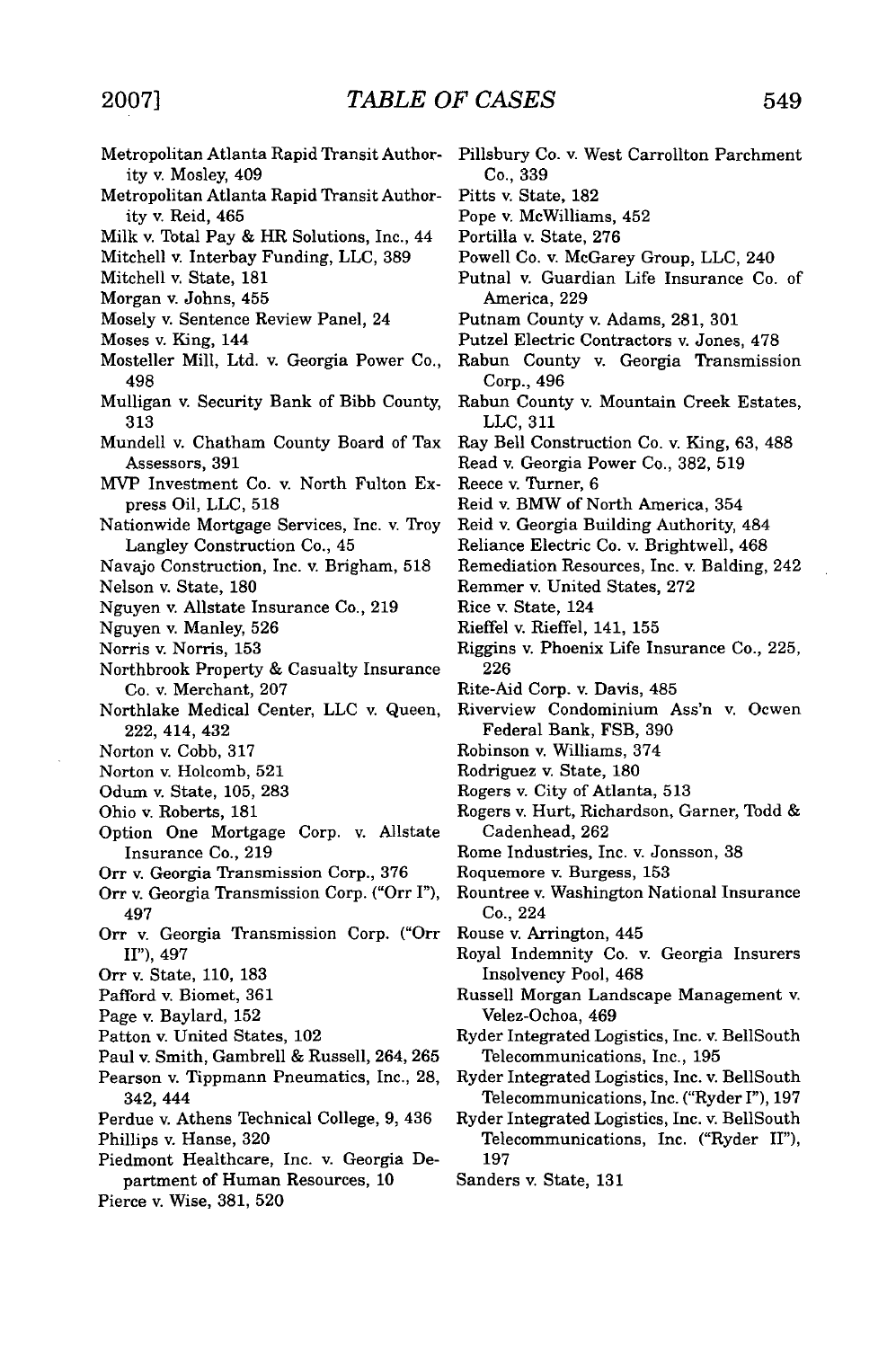| Satisfaction & Service Housing, Inc. v.<br>SouthTrust Bank, Inc., 47         | Stinski v. State, 128<br>Strickland & Smith, Inc. v. Williamson, 32 |
|------------------------------------------------------------------------------|---------------------------------------------------------------------|
| Sayers v. Artistic Kitchen Design, LLC, 43                                   | Styers v. Atlanta Gas Light Co., 506                                |
| Schofield v. Holsey, 271                                                     | Sugarloaf Café, Inc. v. Willbanks, 404                              |
| Scott v. City of Valdosta, 296                                               | Swift, Currie, McGhee & Hiers v. Henry,                             |
| Scott v. Martin, 417                                                         | 281                                                                 |
|                                                                              | Tacon v. Equity One, Inc., 383                                      |
| Sellers v. Burrowes, 444                                                     | Talley v. Housing Authority of Columbus,                            |
| Sharpe v. Perkins, 145, 147                                                  | 502                                                                 |
| Shearin v. Wayne Davis & Co., 310<br>Shuler v. Hicks, Massey & Gardner, LLP, | Tant v. Purdue, 318                                                 |
| 269, 430, 434                                                                | Tap Room, Inc. v. Peachtree-TSG Associ-                             |
| Sierra Craft, Inc. v. T.D. Farrell Construc-                                 | ates, LLC, 526                                                      |
| tion, 73                                                                     | Tate v. Stephens, 2                                                 |
| Simon v. State, 192                                                          | Taylor v. S & W Development, Inc., 430                              |
| Skylake Property Owners Ass'n v. Powell,<br>526                              | Tenet Healthcare Corp. v. Gilbert, 434<br>Terrell v. State, 134     |
| Smith v. Liberty Chrysler-Plymouth Dodge,                                    | Terry v. Ohio, 92                                                   |
| Inc., 179                                                                    | TGM Ashley Lakes, Inc. v. Jennings, 399                             |
| Smith v. Life Insurance Co. of North Ameri-                                  | Thornton v. UNUM Life Insurance Co. of                              |
| ca, 228, 442                                                                 | America, 227                                                        |
| Smith v. Liney, 452                                                          | TIG Specialty Insurance Co. v. Brown, 475                           |
| Smith v. Smith, 154, 454                                                     | Tillman v. Massey, 271                                              |
| Smith v. State, 190                                                          | Tim's Crane & Rigging, Inc. v. Gibson, 66                           |
| Smith v. Tolar, 379                                                          | Todd v. Byrd, 168                                                   |
| Snider v. Basilio, 434                                                       | Tomczyk v. Jocks & Jills Restaurants, LLC,                          |
| Snow v. Johnston, 2                                                          | 243                                                                 |
| Soufi v. Haygood, 208, 427                                                   | Turner v. State, 184                                                |
| Southeast Ceramics, Inc. v. Klem, 27                                         | Underberg v. Southern Alarm, Inc., 397                              |
| Southway Industrial Services, Inc. v. Boyd,                                  | Unified Government of Athens-Clarke Coun-                           |
| 66                                                                           | ty v. McCrary, 224, 287                                             |
| Spence v. State, 98                                                          | Upchurch v. Smith, 144                                              |
| Spencer v. State, 103                                                        | Utility Service Co. v. St. Paul Travelers                           |
| Sprietsma v. Mercury Marine, 365                                             | Insurance Co., 203                                                  |
| Stanfield v. Glynn County, 314, 322                                          | Vakilzadeh Enterprises v. Housing Authori-                          |
| Stanley v. Stanley, 149                                                      | ty, 55                                                              |
| Starling v. State, 276                                                       | Variable Annuity Life Insurance Co. v.                              |
| State Farm Automobile Insurance Co. v.                                       | Joiner, 248                                                         |
| Metropolitan Property & Casualty Insur-                                      | Varsalona v. Auto-Owners Insurance Co.,                             |
| ance Co., 213                                                                | 220                                                                 |
| State Farm Fire & Casualty Co. v. Guest,                                     | Vaswani v. Wohletz, 526                                             |
| 210                                                                          | Vaughn v. Roberts, 33                                               |
| State Farm Mutual Automobile Insurance                                       | Veal v. Veal, 143                                                   |
| Co. v. Mabry, 515                                                            | Vesta Holdings, LLC v. Freeman, 312                                 |
| State v. Carden, 119                                                         | Vought Aircraft Industries v. Faulds, 479                           |
| State v. Fielden, 292                                                        | Wachstein v. Christopher, 518                                       |
| State v. Germany, 277                                                        | Wal-Mart Stores, Inc. v. Parker, 487                                |
| State v. Harper, 108                                                         | Walker County v. Tri-State Crematory, 304,                          |
| State v. McMillon, 118, 276                                                  | 515                                                                 |
| State v. Morrell, 117                                                        | Walker Electric Co. v. Byrd, 239                                    |
| State v. Williams, 94                                                        | Walker v. State, 134                                                |
| Stepho v. Allstate Insurance Co., 216                                        | Webb v. Watkins, 155                                                |
| Stevenson v. Ray, 467                                                        |                                                                     |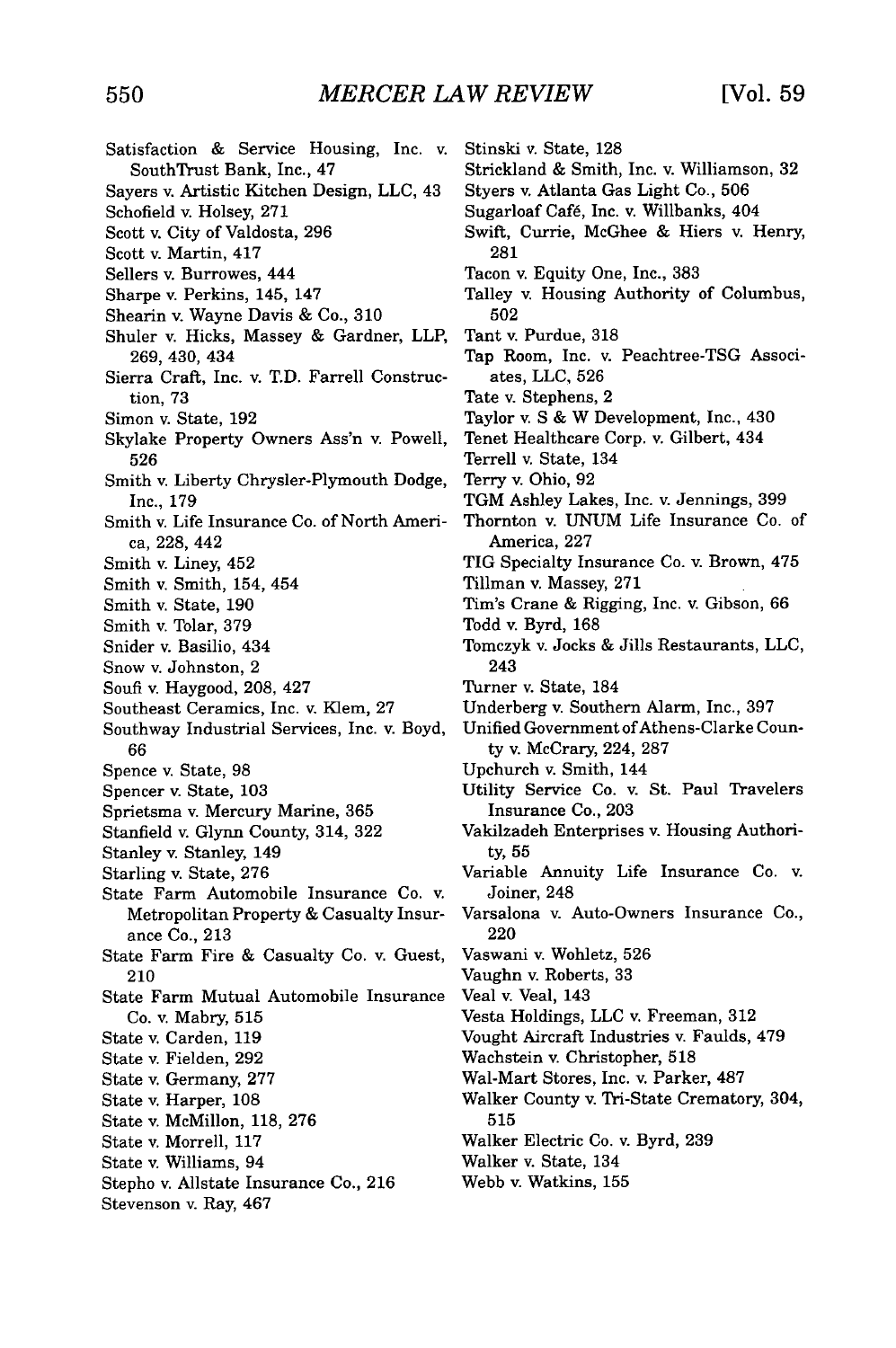- Werner Enterprises v. Markel American Insurance Co., 222 Western Industries, Inc. v. Poole, 241 White v. American Family Life Assurance Co., 224 White v. Regions Bank, 452 Williams General Corp. v. Stone, 425 Williams v. City of Atlanta, 287 Williams v. State, 133, 159 Williams v. Trammell, 522 Winnersville Roofing Co. v. Coddington, 476
- Woodard v. State, 170
- Wright v. State, 171
- Yetman v. Walsh, 30
- Young v. State, 159
- Young v. Williams, 261, 263, 456
- Zeidman v. J. Ray McDermott & Co., 231
- Zigan v. State, 101